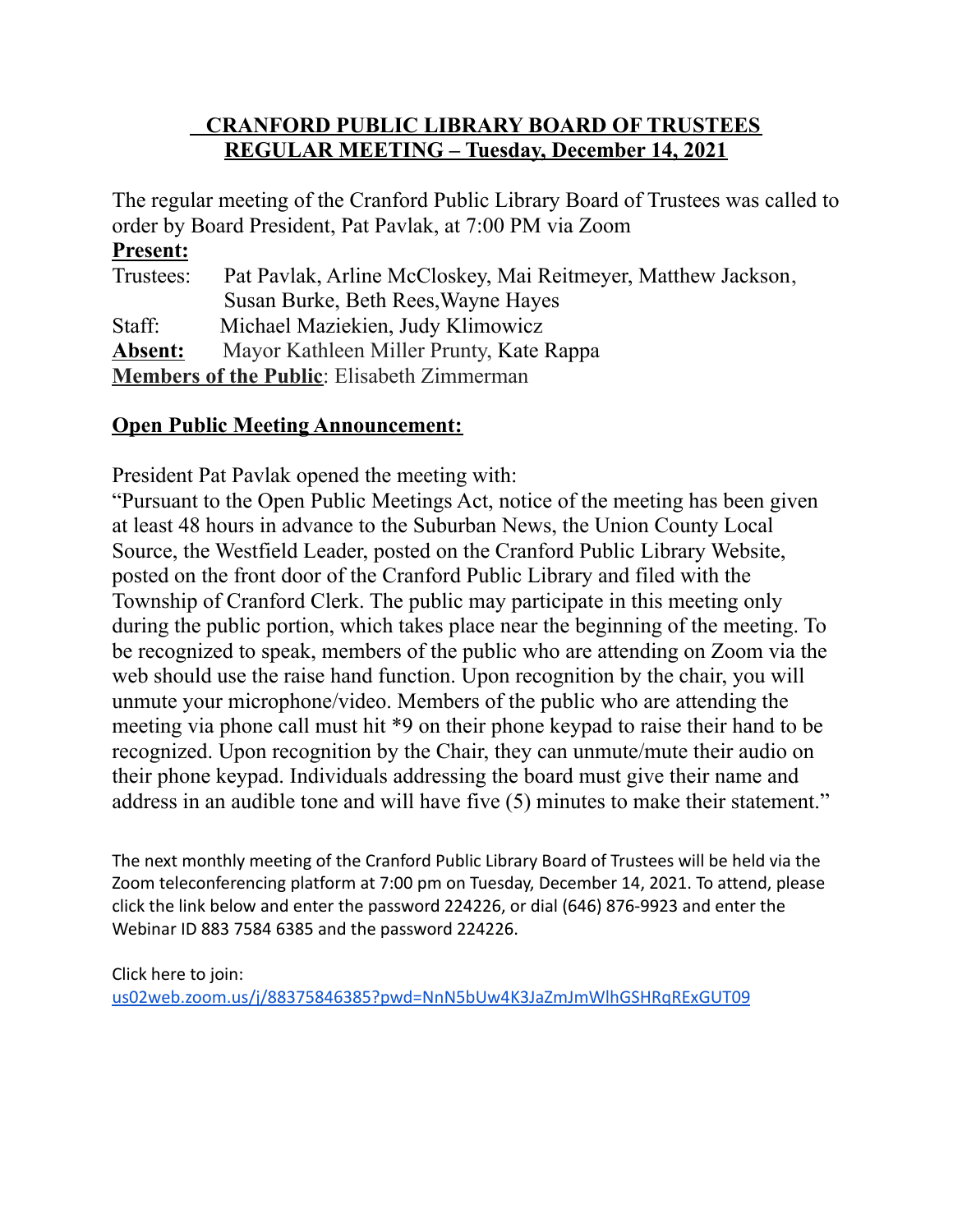### **Minutes of the Previous Meeting:**

Mai made a motion to accept the November minutes, seconded by Susan. Members of the Board that were present at the November meeting all voted yes to accept the minutes.

# **PUBLIC COMMENTS:**

One member of the public in attendance to observe proceedings

### **COMMUNICATIONS:**

None

# **PRESIDENT'S REPORT**

Pat announced that a decision has been made on the construction bond recipients, and the official announcement will be made by the Governor's office. Unfortunately, it seems Cranford did not receive the grant. Pat thanks Michael and the staff for all of their work compiling the grant application.

# **DIRECTOR'S REPORT:**

It appears that 32 libraries within the state received grant funding, from a pool of over 100 applicants.

Michael will update numbers within the grant application and bring the request to the Town as a capital request for the 2022 budget.

Michael will be the next president of the Union County Consortium. There are discussions ongoing on expanding our membership into Middlesex County, which is costly but has benefits as it increases significantly a collection available to patrons

# **ASSISTANT DIRECTOR REPORT:**

Two staff members, Lauren Antolino and Marissa Lieberman have written a chapter for a book about sustainable services to be published by the ALA. The chapter is about the Grab & Go craft program.

# **TREASURER'S REPORT**:

Kate reviewed the bills and all is well. Matt made a motion to pay the bills, Beth seconded. A roll call vote was held and all present voted "yes" to pay the bills.

# **COMMITTEE REPORTS:**

**Audit:** No report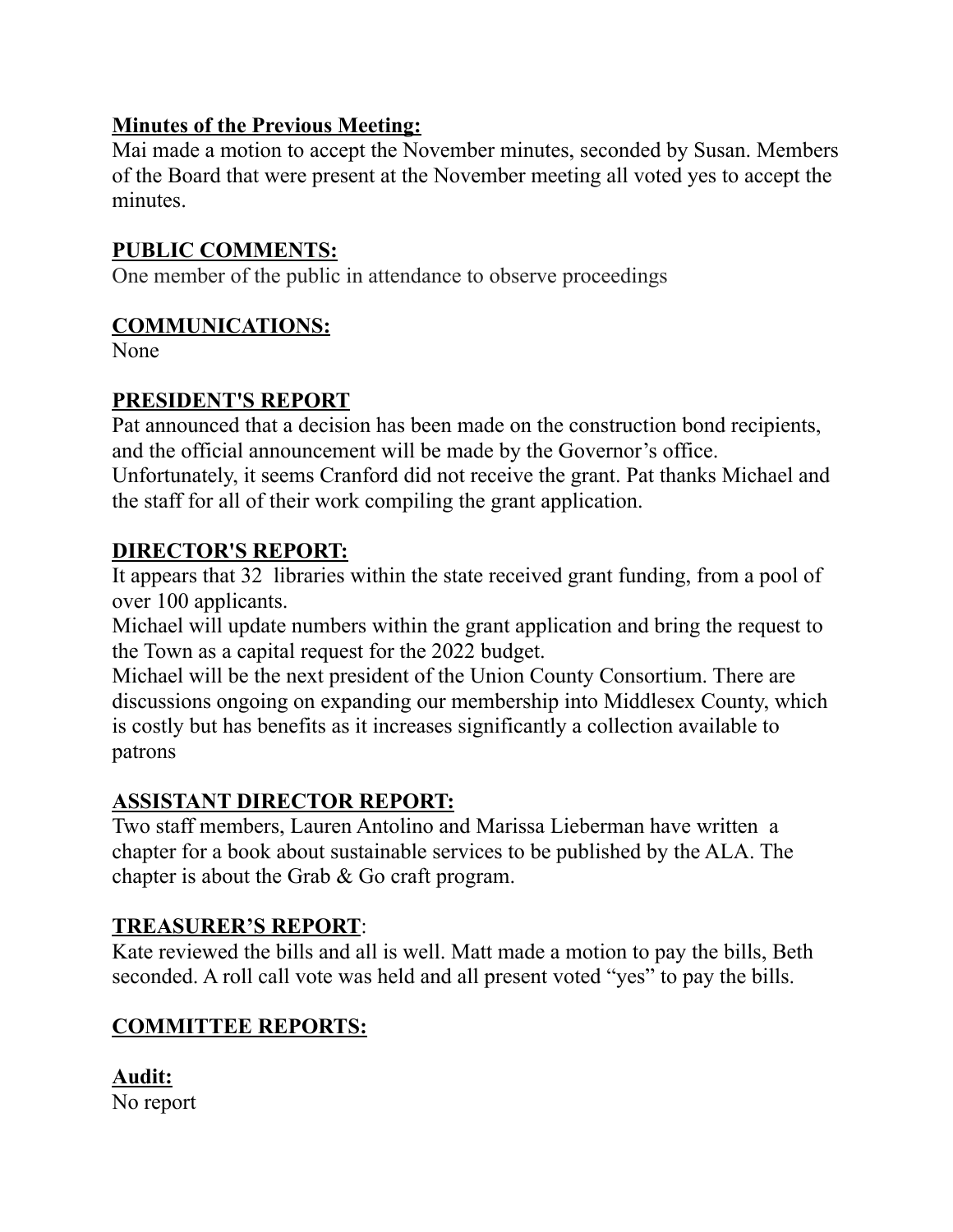### **Finance:**

No report

### **Building & Grounds:**

Michael reported that the elevator shaft has filled with water due to a pipe blockage. The problem seems to have been resolved, and water sensors will be put in place. A contractor has looked at the sagging basement duct pipes and the insulation that needs to be replaced will be done shortly. Pat noted that the building's age necessitates planning for future capital expenses.

### **Personnel:**

Susan read a resolution acknowledging Mary Katherine Sudiak and her promotion to Part Time Reference Librarian. A roll call vote was held, and all present voted to accept the resolution, new job title and pay increase.

# **Grants & Gifts:**

Fran Housten's husband made a \$1,000 donation in her memory with a request that the gift should be used for services and materials for young adults. The Library staff requests that the teen space be named in Fran's honor to acknowledge her work promoting YA during her tenure at the library. A bookplate acknowledging the gift will be placed in books purchased with the gift.

# **Liaison to the Friends of the Library:**

A fundraising table has been set up in the library and the membership drive continues. Donations are being accepted and future Book Sale dates are set. They plan to open the criteria for scholarship applicants to include employees of the Library. At their meeting, discussion was held concerning the new fine policy.

# **Policy:**

Susan made a motion for changing the current lending policy to reflect an omission of overdue fines for most materials, Matt seconded. Discussion was held and Michael noted that overdue material fines were not a significant source of revenue and collection efforts take up considerable staff time. All present voted by roll call in favor of the new policy which will be effective January 1. Michael will issue a press release and post the new policy on the website

# **Public Relations:**

Notices of events are being sent to usual sources.